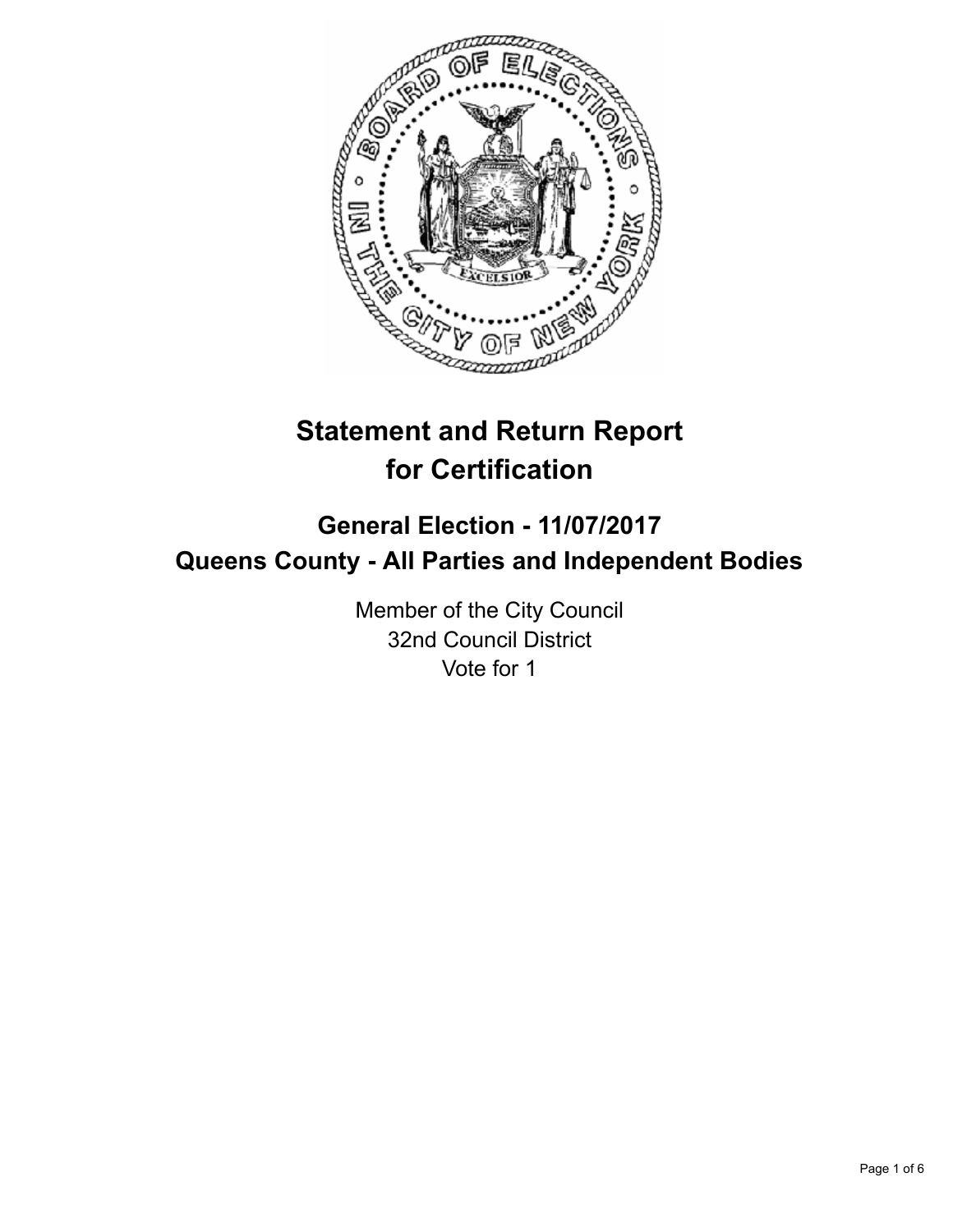

### **Assembly District 23**

| PUBLIC COUNTER                                           | 17,615           |
|----------------------------------------------------------|------------------|
| <b>MANUALLY COUNTED EMERGENCY</b>                        | 0                |
| <b>ABSENTEE / MILITARY</b>                               | 595              |
| AFFIDAVIT                                                | 176              |
| <b>Total Ballots</b>                                     | 18,386           |
| Less - Inapplicable Federal/Special Presidential Ballots | 0                |
| <b>Total Applicable Ballots</b>                          | 18,386           |
| MICHAEL G. SCALA (DEMOCRATIC)                            | 4,909            |
| ERIC A. ULRICH (REPUBLICAN)                              | 10,564           |
| ERIC A. ULRICH (CONSERVATIVE)                            | 1,670            |
| ERIC A. ULRICH (INDEPENDENCE)                            | 481              |
| ERIC A. ULRICH (REFORM)                                  | 118              |
| ALLAN SHAW (WRITE-IN)                                    | 1                |
| ANTHONY WEINER (WRITE-IN)                                | 1                |
| DAN GUARINO (WRITE-IN)                                   | 1                |
| DEREK HAMILTON (WRITE-IN)                                | $\boldsymbol{2}$ |
| ELIZABETH CROWLEY (WRITE-IN)                             | $\boldsymbol{2}$ |
| HELAL SHEIKH (WRITE-IN)                                  | 1                |
| HELENE LESKIN (WRITE-IN)                                 | 1                |
| HETTIE V. POWELL (WRITE-IN)                              | 1                |
| JOHN SIMONELLI (WRITE-IN)                                | 1                |
| LEW M SIMON (WRITE-IN)                                   | 4                |
| LEW M. SIMON (WRITE-IN)                                  | $\boldsymbol{2}$ |
| MICKEY MOUSE (WRITE-IN)                                  | 1                |
| OSCAR M. MARTINEZ (WRITE-IN)                             | 1                |
| OWEN BENJAMIN SMITH (WRITE-IN)                           | 1                |
| SCOTT A. BATTAGLIA (WRITE-IN)                            | 1                |
| SEAN CASEY (WRITE-IN)                                    | 1                |
| SEAN FITZGERALD (WRITE-IN)                               | $\mathbf 1$      |
| SELENE MUNOZ (WRITE-IN)                                  | 1                |
| UNATTRIBUTABLE WRITE-IN (WRITE-IN)                       | 3                |
| VINCENT TABONE (WRITE-IN)                                | 1                |
| WHITHNEY AYCOCK (WRITE-IN)                               | 1                |
| <b>Total Votes</b>                                       | 17,771           |
| Unrecorded                                               | 615              |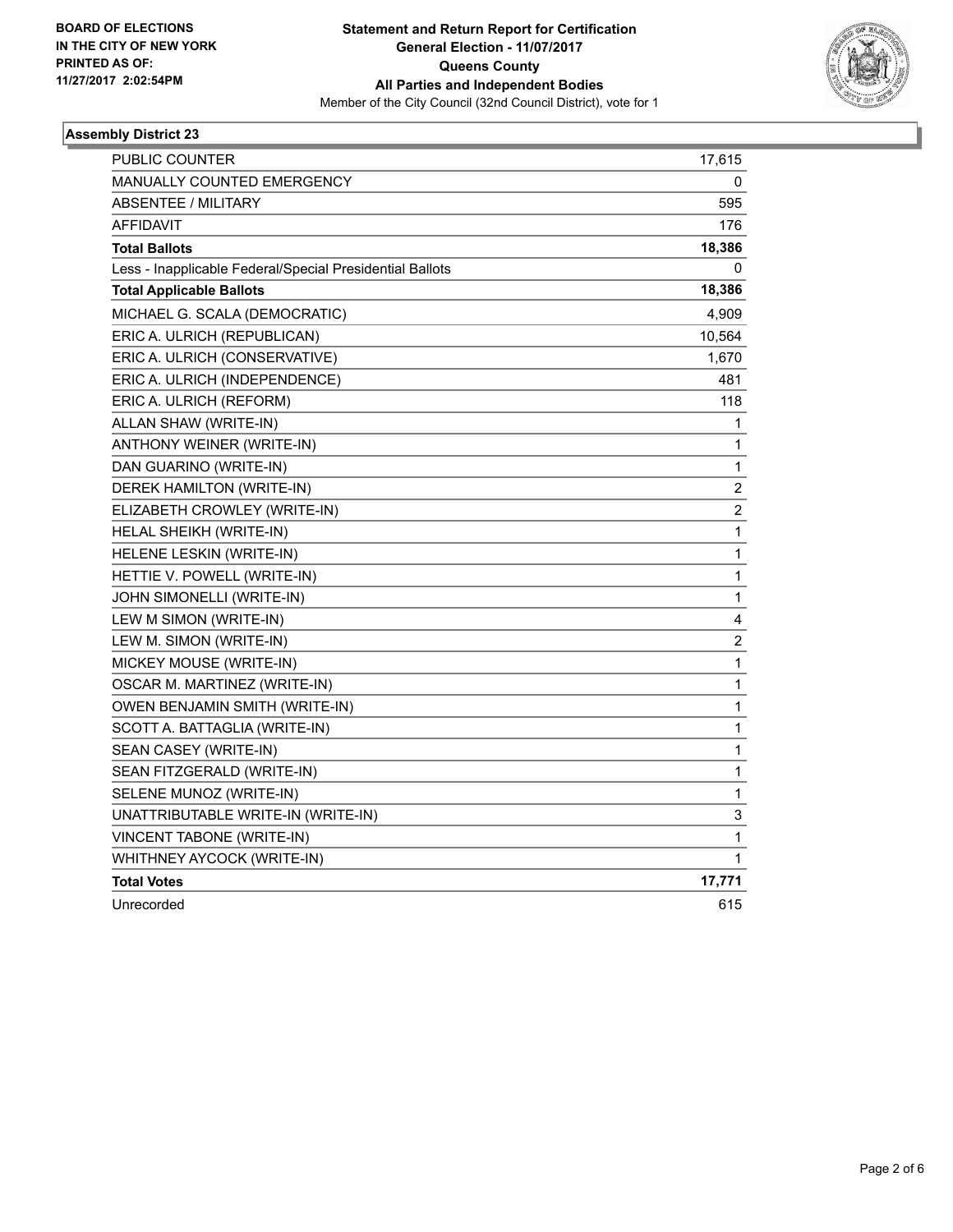

### **Assembly District 28**

| PUBLIC COUNTER                                           | 866            |
|----------------------------------------------------------|----------------|
| <b>MANUALLY COUNTED EMERGENCY</b>                        | 0              |
| ABSENTEE / MILITARY                                      | 17             |
| AFFIDAVIT                                                | 9              |
| <b>Total Ballots</b>                                     | 892            |
| Less - Inapplicable Federal/Special Presidential Ballots | 0              |
| <b>Total Applicable Ballots</b>                          | 892            |
| MICHAEL G. SCALA (DEMOCRATIC)                            | 457            |
| ERIC A. ULRICH (REPUBLICAN)                              | 318            |
| ERIC A. ULRICH (CONSERVATIVE)                            | 48             |
| ERIC A. ULRICH (INDEPENDENCE)                            | 21             |
| ERIC A. ULRICH (REFORM)                                  | 7              |
| UNATTRIBUTABLE WRITE-IN (WRITE-IN)                       | $\overline{2}$ |
| <b>Total Votes</b>                                       | 853            |
| Unrecorded                                               | 39             |

### **Assembly District 31**

| <b>PUBLIC COUNTER</b>                                    | 932 |
|----------------------------------------------------------|-----|
| MANUALLY COUNTED EMERGENCY                               | 0   |
| <b>ABSENTEE / MILITARY</b>                               | 26  |
| AFFIDAVIT                                                | 8   |
| <b>Total Ballots</b>                                     | 966 |
| Less - Inapplicable Federal/Special Presidential Ballots | 0   |
| <b>Total Applicable Ballots</b>                          | 966 |
| MICHAEL G. SCALA (DEMOCRATIC)                            | 471 |
| ERIC A. ULRICH (REPUBLICAN)                              | 370 |
| ERIC A. ULRICH (CONSERVATIVE)                            | 53  |
| ERIC A. ULRICH (INDEPENDENCE)                            | 18  |
| ERIC A. ULRICH (REFORM)                                  | 6   |
| JEANETTE BATISTA (WRITE-IN)                              | 1   |
| UNATTRIBUTABLE WRITE-IN (WRITE-IN)                       | 1   |
| <b>Total Votes</b>                                       | 920 |
| Unrecorded                                               | 46  |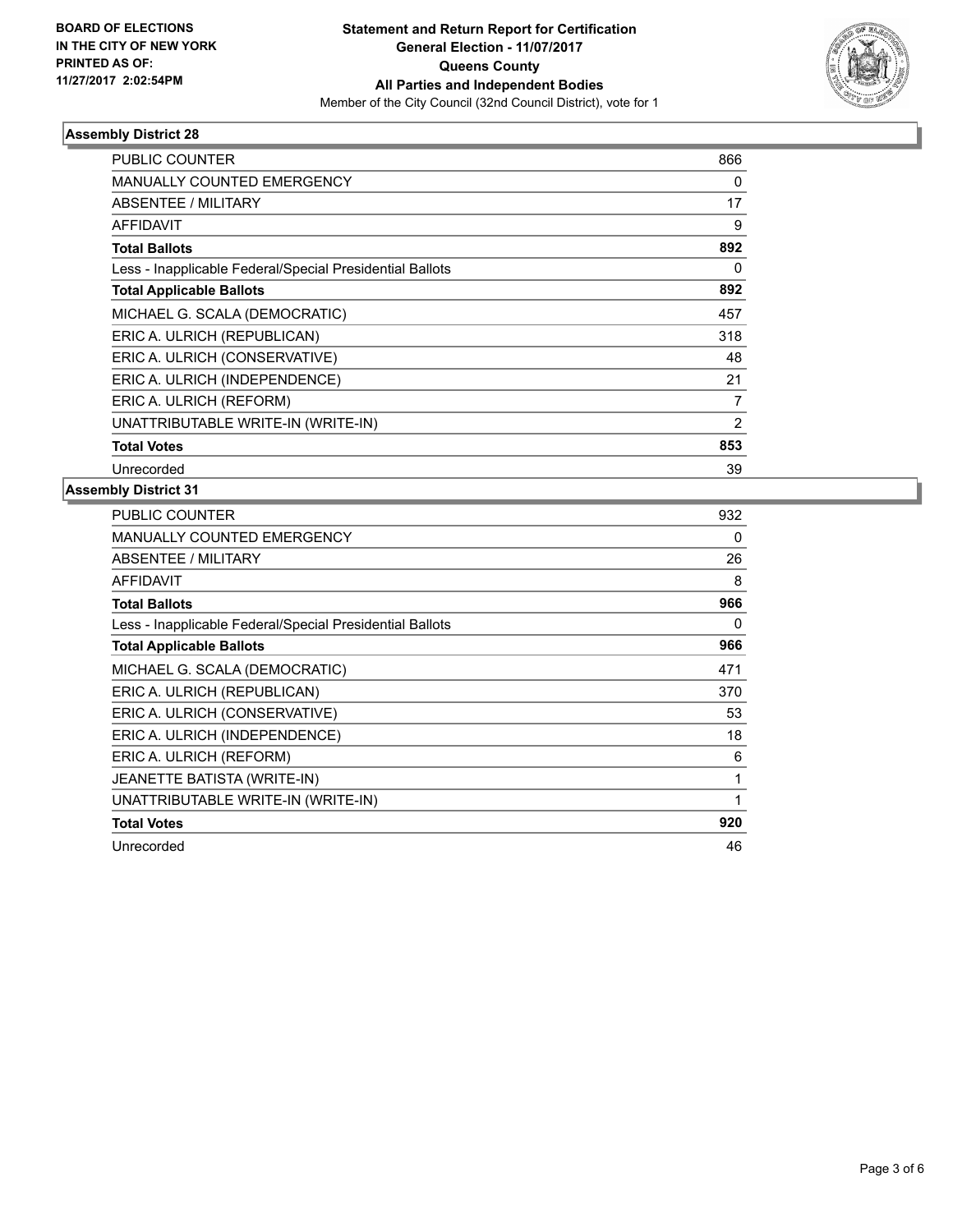

### **Assembly District 38**

| <b>PUBLIC COUNTER</b>                                    | 4,079        |
|----------------------------------------------------------|--------------|
| <b>MANUALLY COUNTED EMERGENCY</b>                        | 0            |
| <b>ABSENTEE / MILITARY</b>                               | 69           |
| <b>AFFIDAVIT</b>                                         | 62           |
| <b>Total Ballots</b>                                     | 4,210        |
| Less - Inapplicable Federal/Special Presidential Ballots | 0            |
| <b>Total Applicable Ballots</b>                          | 4,210        |
| MICHAEL G. SCALA (DEMOCRATIC)                            | 2,200        |
| ERIC A. ULRICH (REPUBLICAN)                              | 1,355        |
| ERIC A. ULRICH (CONSERVATIVE)                            | 266          |
| ERIC A. ULRICH (INDEPENDENCE)                            | 104          |
| ERIC A. ULRICH (REFORM)                                  | 31           |
| ELIZABETH CROWLEY (WRITE-IN)                             | 3            |
| FRANK GULLUSCIO (WRITE-IN)                               | 1            |
| <b>JESUS CHRIST (WRITE-IN)</b>                           | 1            |
| MIKE MILLER (WRITE-IN)                                   | 1            |
| UNATTRIBUTABLE WRITE-IN (WRITE-IN)                       | $\mathbf{1}$ |
| <b>Total Votes</b>                                       | 3,963        |
| Unrecorded                                               | 247          |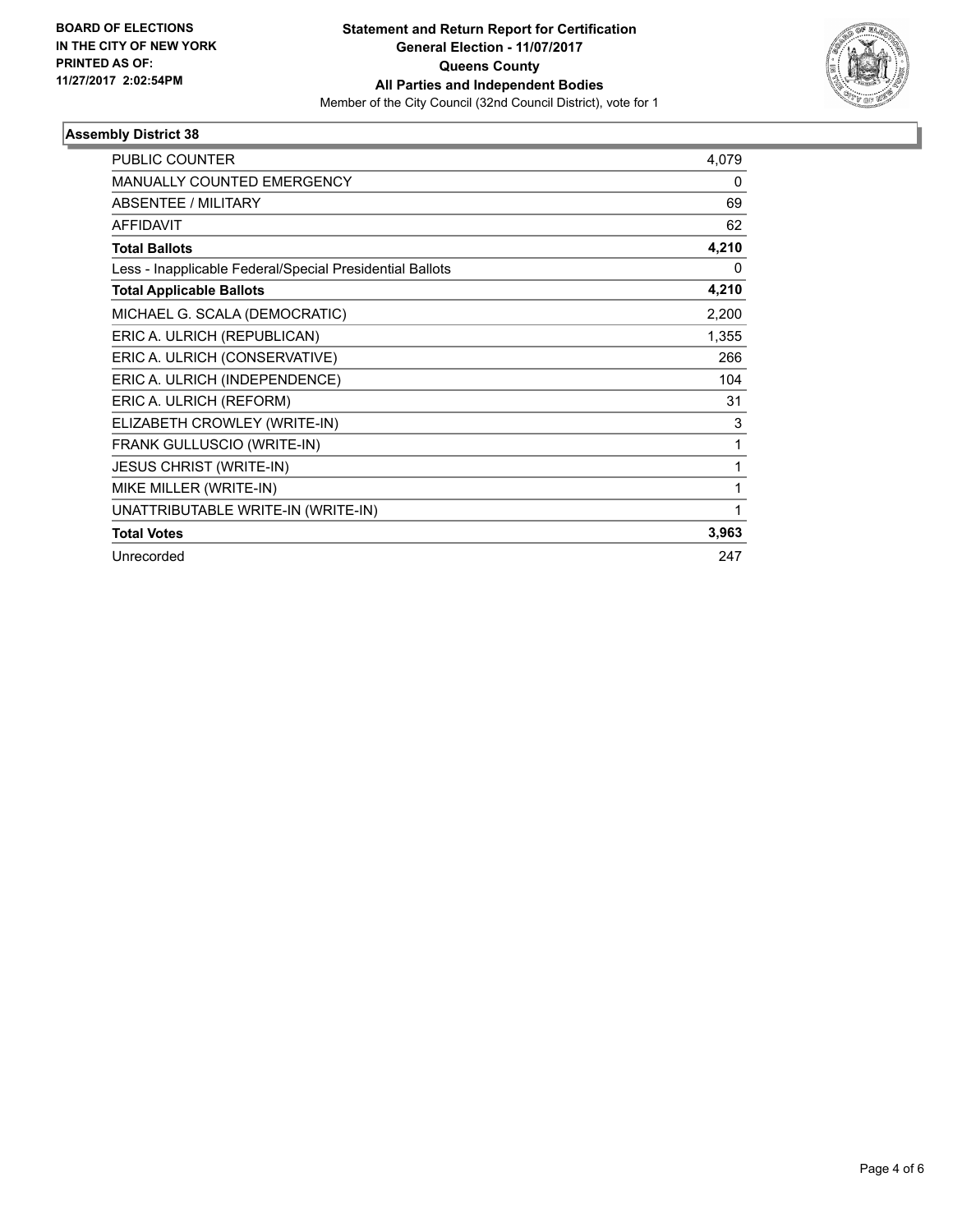

### **Total for Member of the City Council (32nd Council District) - Queens County**

| <b>PUBLIC COUNTER</b>                                    | 23,492         |
|----------------------------------------------------------|----------------|
| MANUALLY COUNTED EMERGENCY                               | 0              |
| <b>ABSENTEE / MILITARY</b>                               | 707            |
| <b>AFFIDAVIT</b>                                         | 255            |
| <b>Total Ballots</b>                                     | 24,454         |
| Less - Inapplicable Federal/Special Presidential Ballots | 0              |
| <b>Total Applicable Ballots</b>                          | 24,454         |
| MICHAEL G. SCALA (DEMOCRATIC)                            | 8,037          |
| ERIC A. ULRICH (REPUBLICAN)                              | 12,607         |
| ERIC A. ULRICH (CONSERVATIVE)                            | 2,037          |
| ERIC A. ULRICH (INDEPENDENCE)                            | 624            |
| ERIC A. ULRICH (REFORM)                                  | 162            |
| ALLAN SHAW (WRITE-IN)                                    | 1              |
| ANTHONY WEINER (WRITE-IN)                                | 1              |
| DAN GUARINO (WRITE-IN)                                   | 1              |
| DEREK HAMILTON (WRITE-IN)                                | 2              |
| ELIZABETH CROWLEY (WRITE-IN)                             | 5              |
| FRANK GULLUSCIO (WRITE-IN)                               | 1              |
| HELAL SHEIKH (WRITE-IN)                                  | 1              |
| HELENE LESKIN (WRITE-IN)                                 | 1              |
| HETTIE V. POWELL (WRITE-IN)                              | 1              |
| JEANETTE BATISTA (WRITE-IN)                              | 1              |
| <b>JESUS CHRIST (WRITE-IN)</b>                           | 1              |
| JOHN SIMONELLI (WRITE-IN)                                | 1              |
| LEW M SIMON (WRITE-IN)                                   | 4              |
| LEW M. SIMON (WRITE-IN)                                  | $\overline{c}$ |
| MICKEY MOUSE (WRITE-IN)                                  | 1              |
| MIKE MILLER (WRITE-IN)                                   | 1              |
| OSCAR M. MARTINEZ (WRITE-IN)                             | 1              |
| OWEN BENJAMIN SMITH (WRITE-IN)                           | 1              |
| SCOTT A. BATTAGLIA (WRITE-IN)                            | 1              |
| SEAN CASEY (WRITE-IN)                                    | 1              |
| SEAN FITZGERALD (WRITE-IN)                               | 1              |
| SELENE MUNOZ (WRITE-IN)                                  | 1              |
| UNATTRIBUTABLE WRITE-IN (WRITE-IN)                       | 7              |
| <b>VINCENT TABONE (WRITE-IN)</b>                         | 1              |
| WHITHNEY AYCOCK (WRITE-IN)                               | 1              |
| <b>Total Votes</b>                                       | 23,507         |
| Unrecorded                                               | 947            |